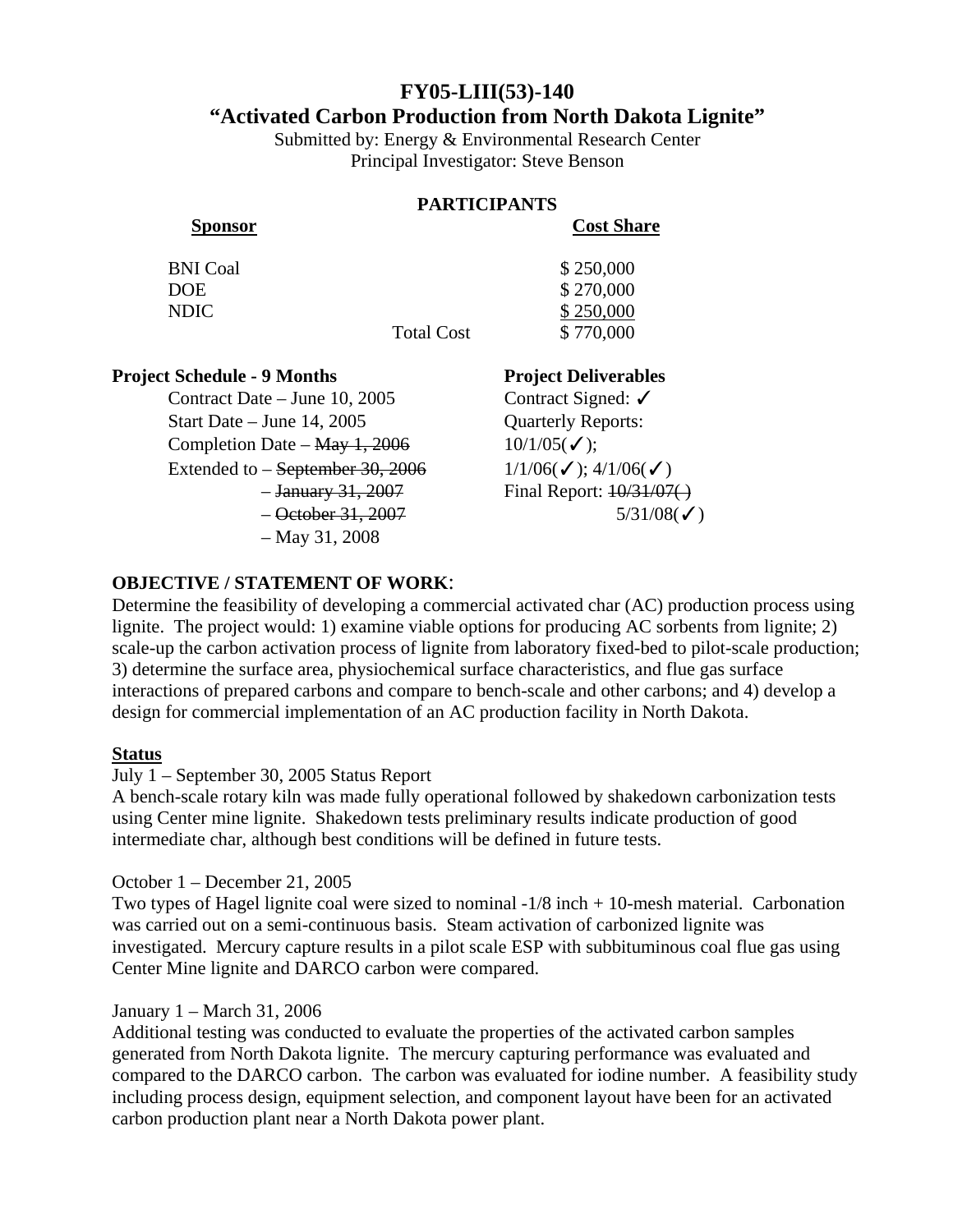### April 1 – June 30, 2006

Development of a test matrix for preparing a new batch of coal in the rotary kiln for pilot-scale testing on a combustor equipped with an electrostatic precipitator, evaluation of sorbent performance, and a market assessment.

### July 1 – September 30, 2006

Activities included production of activated carbon in the rotary kiln for process optimization, bench-scale mercury capture tests by North Dakota lignite-derived activated carbon, pilot-scale testing of activated carbon on a combustor equipped with an electrostatic precipitator, evaluation of sorbent performance, and a market assessment.

## October 1 – December 31, 2006

Samples of North Dakota carbon sorbent were enhanced for mercury control testing in the pilotscale particulate test combustor (PTC). Three sorbents are being prepared and will be tested next quarter.

### January 1 – March 31, 2007

Additions to the scope of work were prepared. The tasks include: production of activated carbon in a pilot-scale multiple-hearth furnace; enhanced sorbent formulation and pilot-scale testing for mercury capture performance; and carbon resource assessment.

### April 1 – June 30, 2007

The additions to the scope of work will be reported under a new contract with the NDIC. Activities under the current scope of work will include a review of the market assessment and preparation of the draft final report.

July 1 – September 30, 2007 A review of the market assessment was started. Parts of the draft final report are being prepared.

October 1 – December 31, 2007

The research plan described in the scope of work was completed. The draft final report is being prepared and will be completed in the next quarter.

### Final Report

Activated carbon was produced from lignite coal in both laboratory-scale fixed-bed reactors and in a small pilot-scale rotary kiln. The activated carbon production process involved two main steps: 1) carbonization – driving out moisture and volatiles to obtain the fixed carbon portion of the coal and 2) activation – partial gasification with steam or carbon dioxide to open the pore structure and increase the surface area. The laboratory-scale tests were conducted to determine the optimum process conditions for activated carbon production and to guide the pilot-scale optimization process conditions. The EERC was successfully able to upgrade the laboratory-scale activated carbon production system to a pilot-scale rotary kiln system. Pilot-scale tests were conducted in a continuous rotary kiln system to determine the optimum process parameters for the production of activated carbon. The EERC conducted a series of optimization tests for both carbonization and steam activation processes in both laboratory-scale fixed-bed reactors and in the pilot-scale rotary kiln system. The conceptual design feasibility study addressed the possibility of using local North Dakota lignite to produce powdered activated carbon. Plant production, annual operating cost and sales adjusted for maintenance downtime, and financing were used to determine a simple annual return on investment. The activated carbon produced from Center, North Dakota would represent a